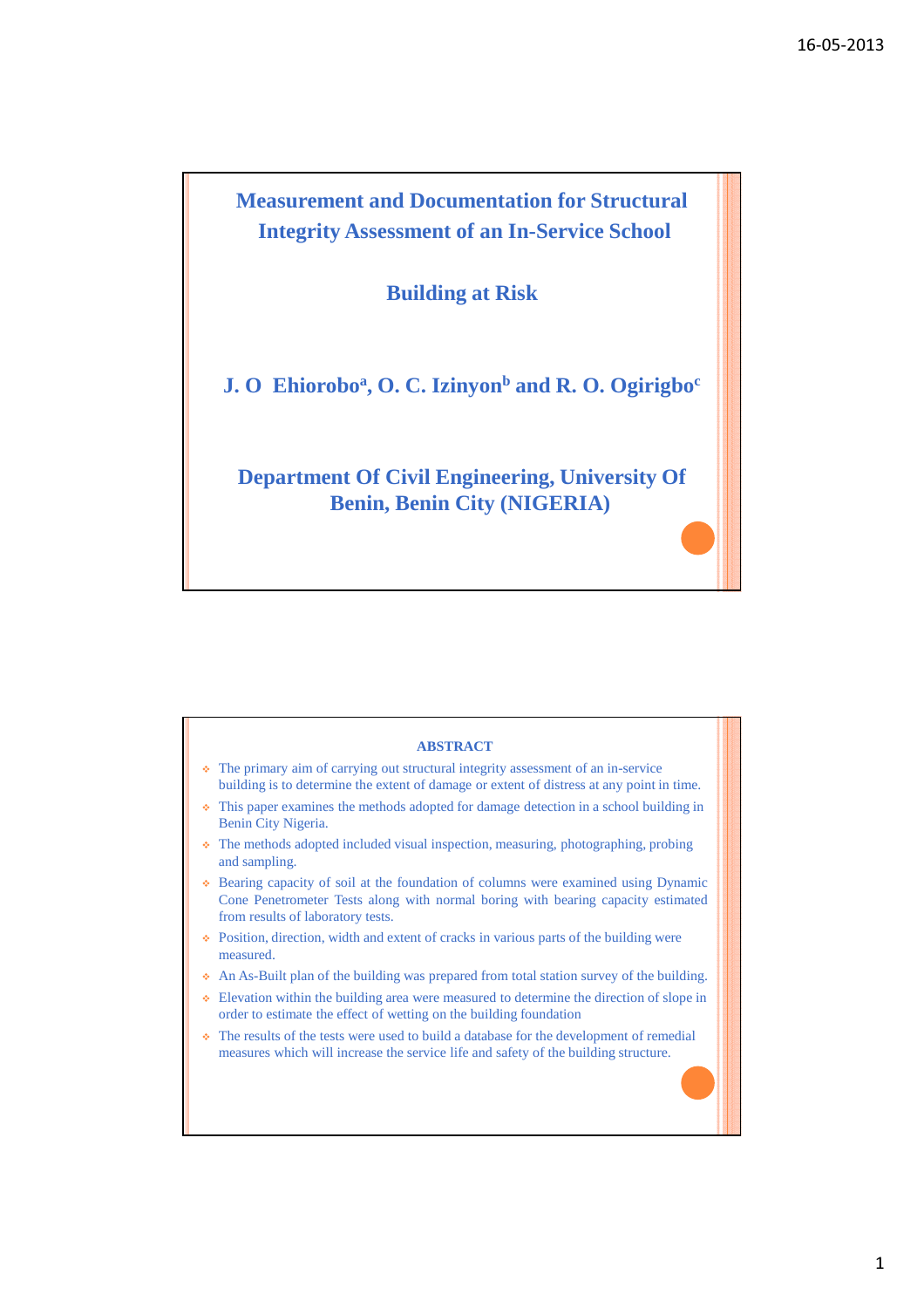## **INTRODUCTION**

- Structural integrity assessment is a process by which we determine how reliable an existing structure is able to carry current and future loads
- and fulfil the task for a given time period.
- In structural monitoring, periodic measurement of displacement, strains, stresses, damage evaluation (e.g. crack width) and vibration characteristics are carried out
- > with the sole objective of either detecting the changes that have taken place in the structure or
- > where the structure appears to be at risk to plan for its evacuation.

- When there are noticeable defects in the structure such as visible cracks in a building,
- a study to determine the condition of the building is carried out.
- Such investigation should identify the type of defect such as cracking and subsidence, settlement or movement of the structure.
- Technical expertise and an understanding of building construction is essential to correctly identify the cause of building defects and
- $\triangleright$  the remedial measures required to put the defects right.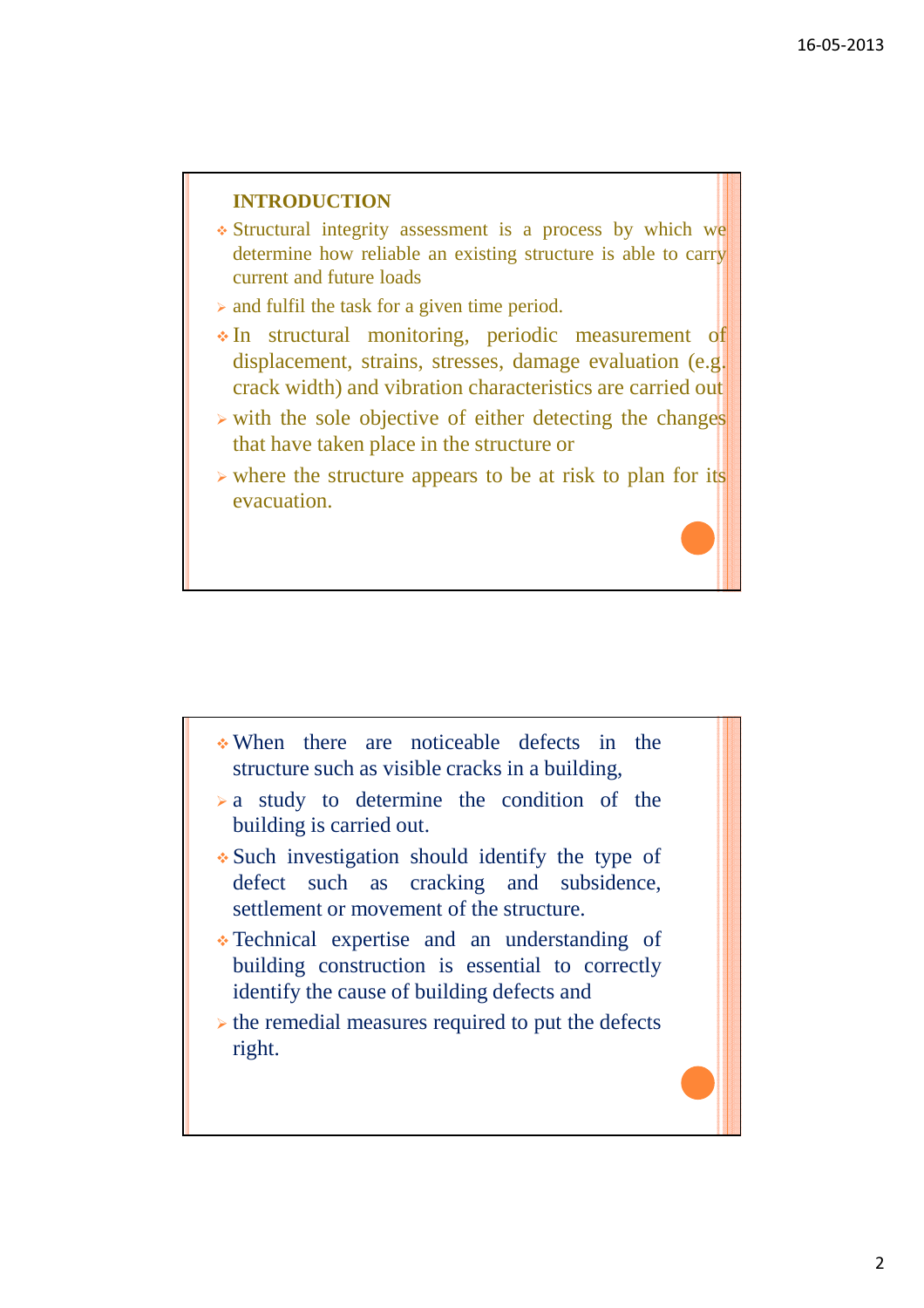

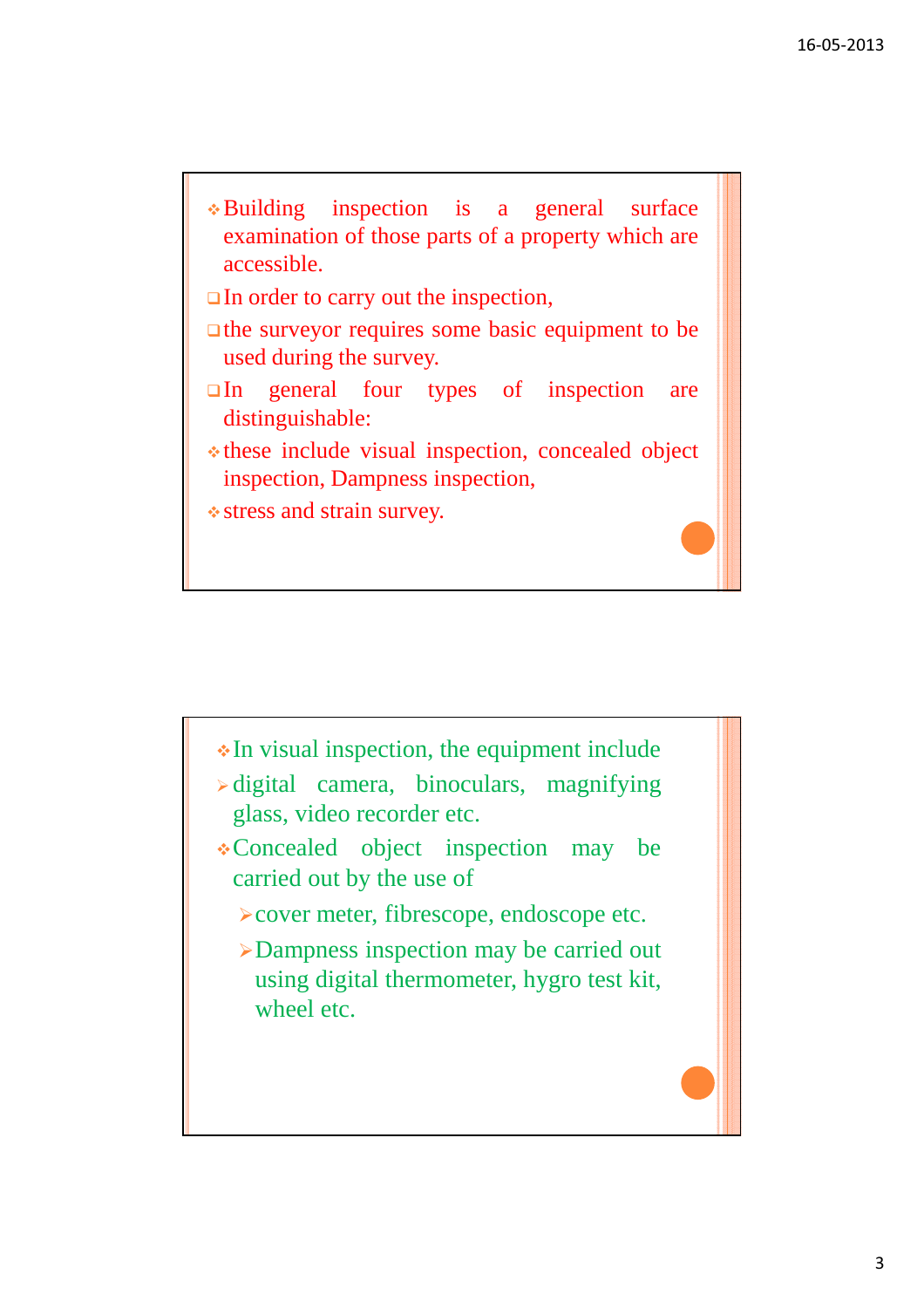- Stress and strain tests are carried out to test the structural integrity of various component of the building structure.
- They enable for the detection of sources of bending, cracks and displacement in the structures.
- Some of the equipments for this test include
	- strain gauge,
	- ultrasound and
	- Geodetic survey methods.

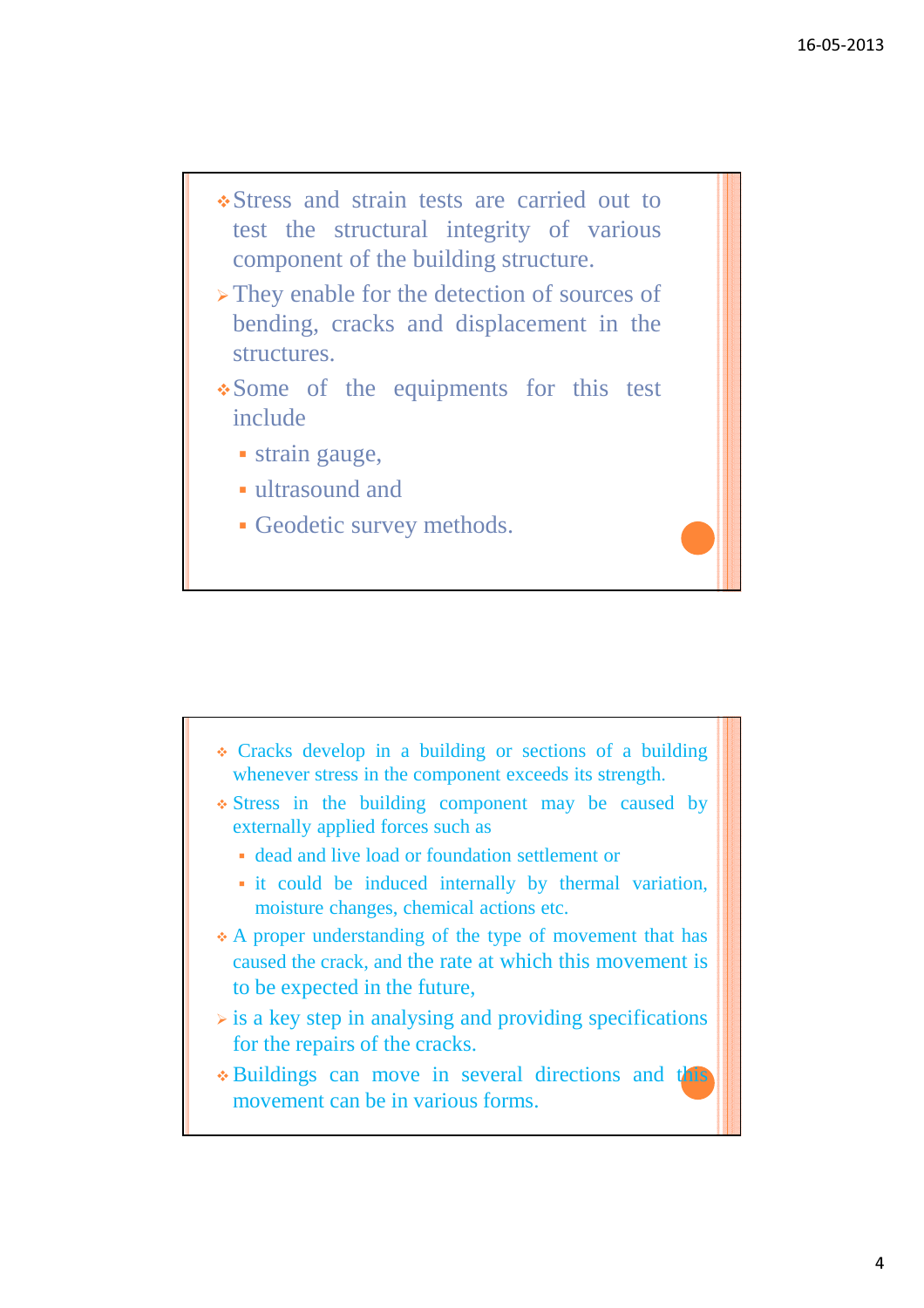

# **SITE DESCRIPTION**

- St. Mary dedication international school is located along Sapele road in Benin City
- at a distance of about 0.75Km from the city centre.
- •The school consist of blocks of classrooms, offices and dormitories.
	- $\Box$ The layout of the building at the school is shown in Fig 1
	- while the attribute descriptions of the building are shown in Table 1.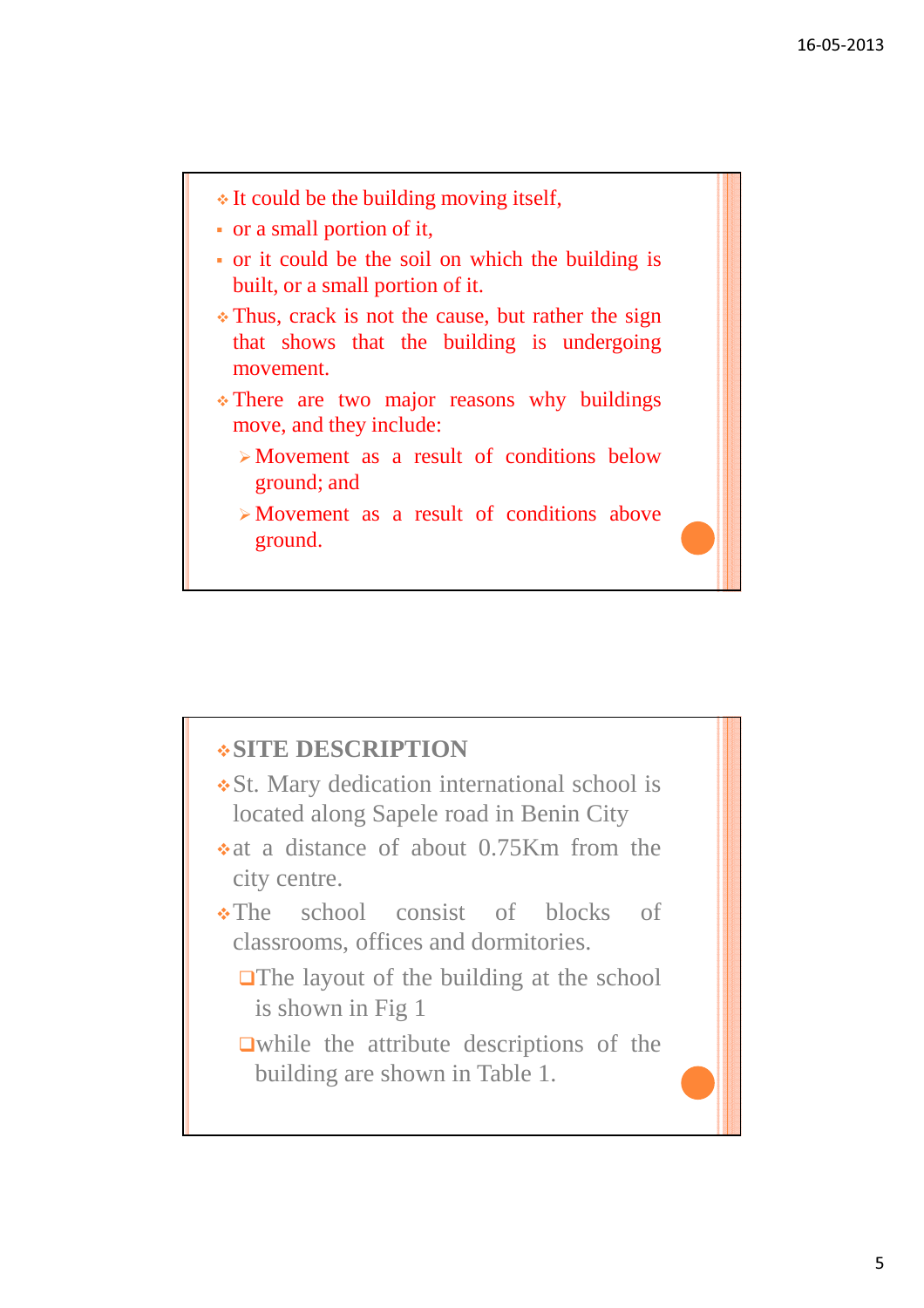| $Block - ID$     | <b>Floors</b><br>(Nos) | <b>Uses</b>                                              |
|------------------|------------------------|----------------------------------------------------------|
| <b>Block - A</b> | 4                      | <b>Offices, classroom, Laboratories</b><br>and dormitory |
| <b>Block - B</b> | 3                      | <b>Offices and classroom</b>                             |
| <b>Block - C</b> | $\overline{2}$         | <b>Ceremonial and Assembly hall</b>                      |
| <b>Block - D</b> | 3                      | <b>Offices and classroom</b>                             |
| <b>Block - E</b> | 3                      | <b>Kitchen, offices and stores</b>                       |

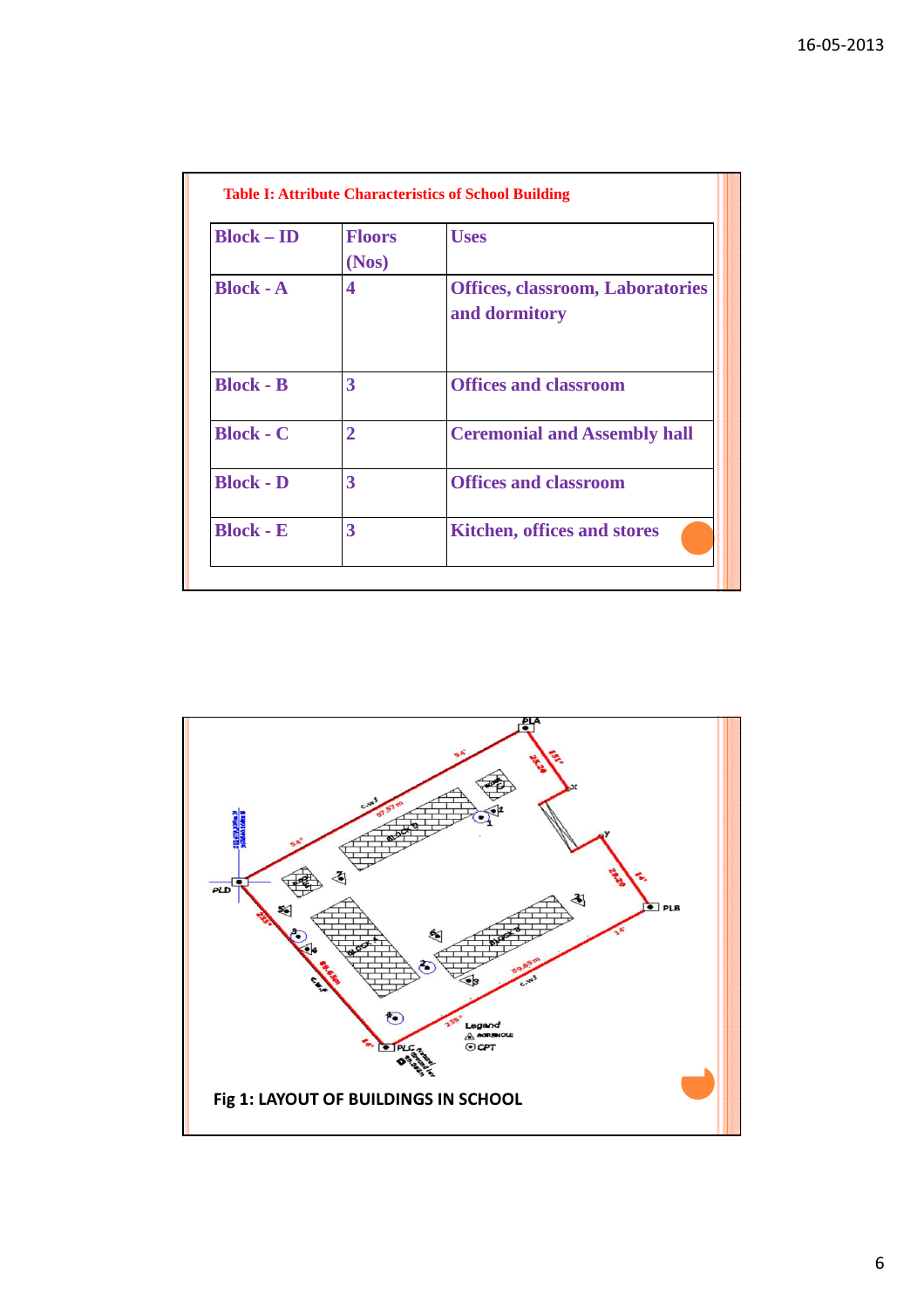

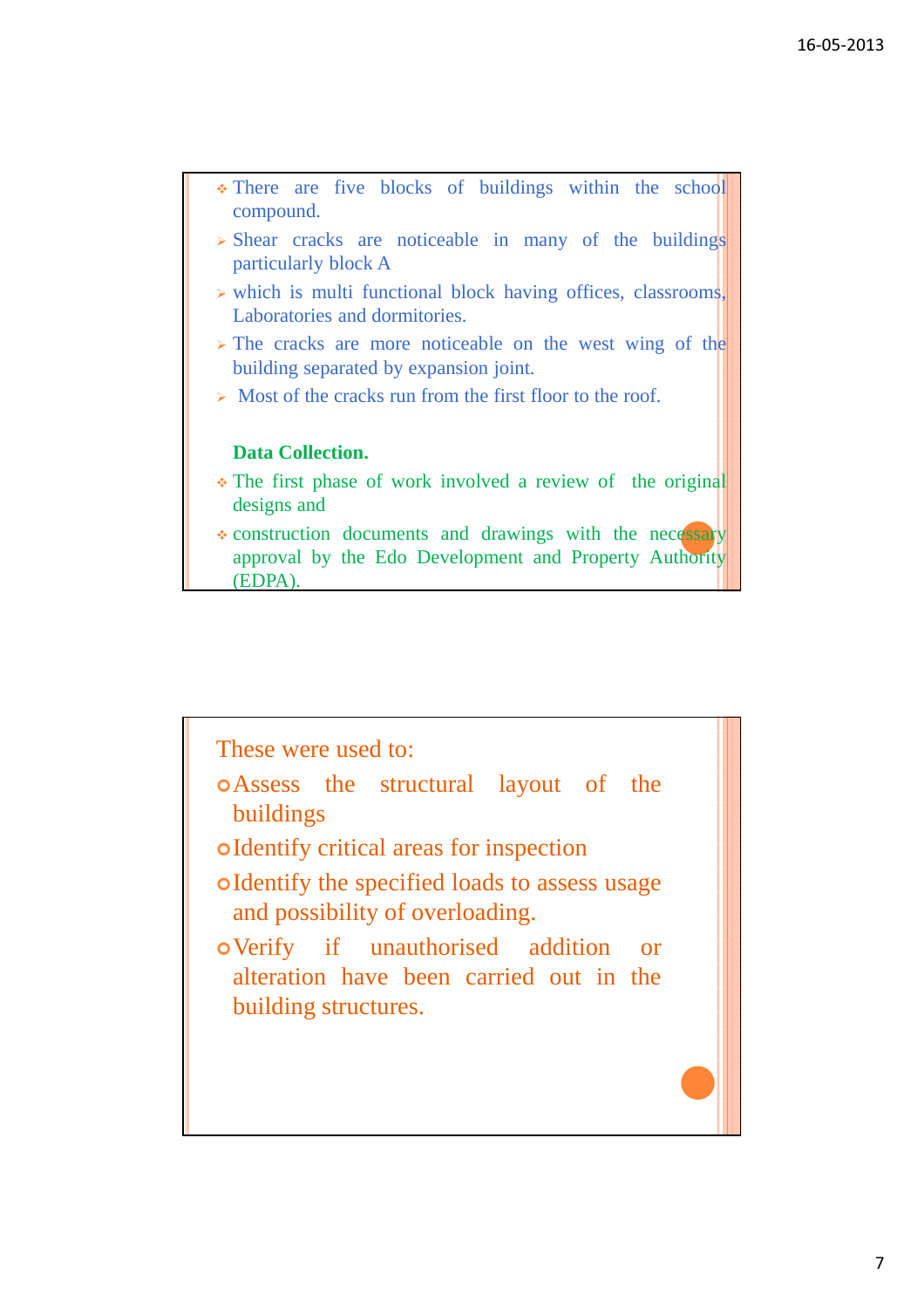

**Visual Inspection**

- <sup>o</sup> Visual inspection of various parts of the building show that Block A has sufficiently suffered serious structural deterioration.
- <sup>o</sup> Several cracks both longitudinal and transverse were observed particularly in the west wing of the block.
- <sup>o</sup> Many of the cracks run from the ground floor to the roof. Photographic images of many of the cracks are shown in fig 3 to fig 8.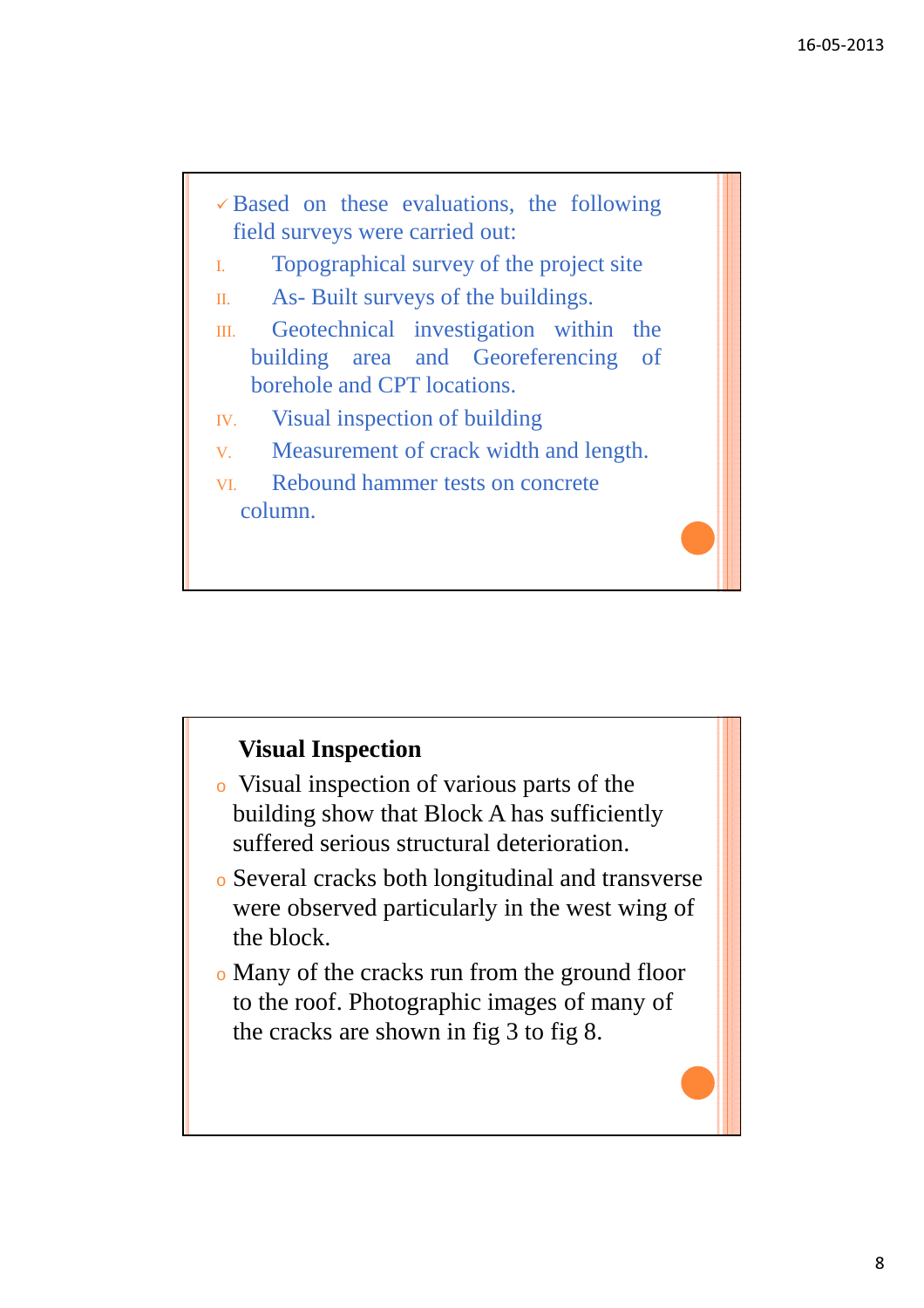



**Fig 7: diagonal crack on wall Fig 8: crack in Window**



#### **Topographical and As-Built Details**

The total station survey results were used to develop a 3D terrain model of the site -in order to determine the direction of runoff.

\* The purpose of the survey was to determine if the percolation of storm water in to the ground at the foundation of the building \* is responsible for weakening of the soil and creating differential settlement.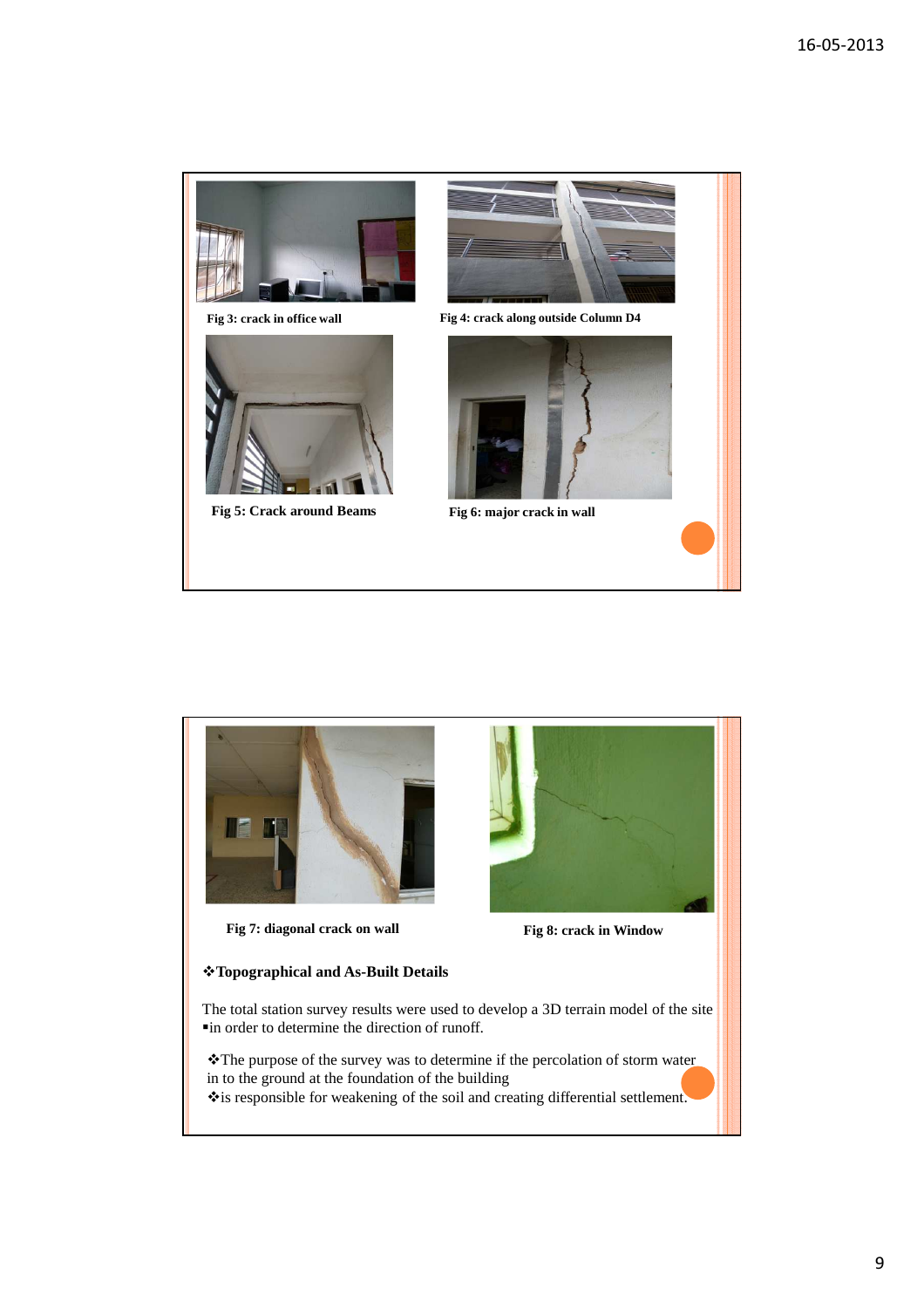

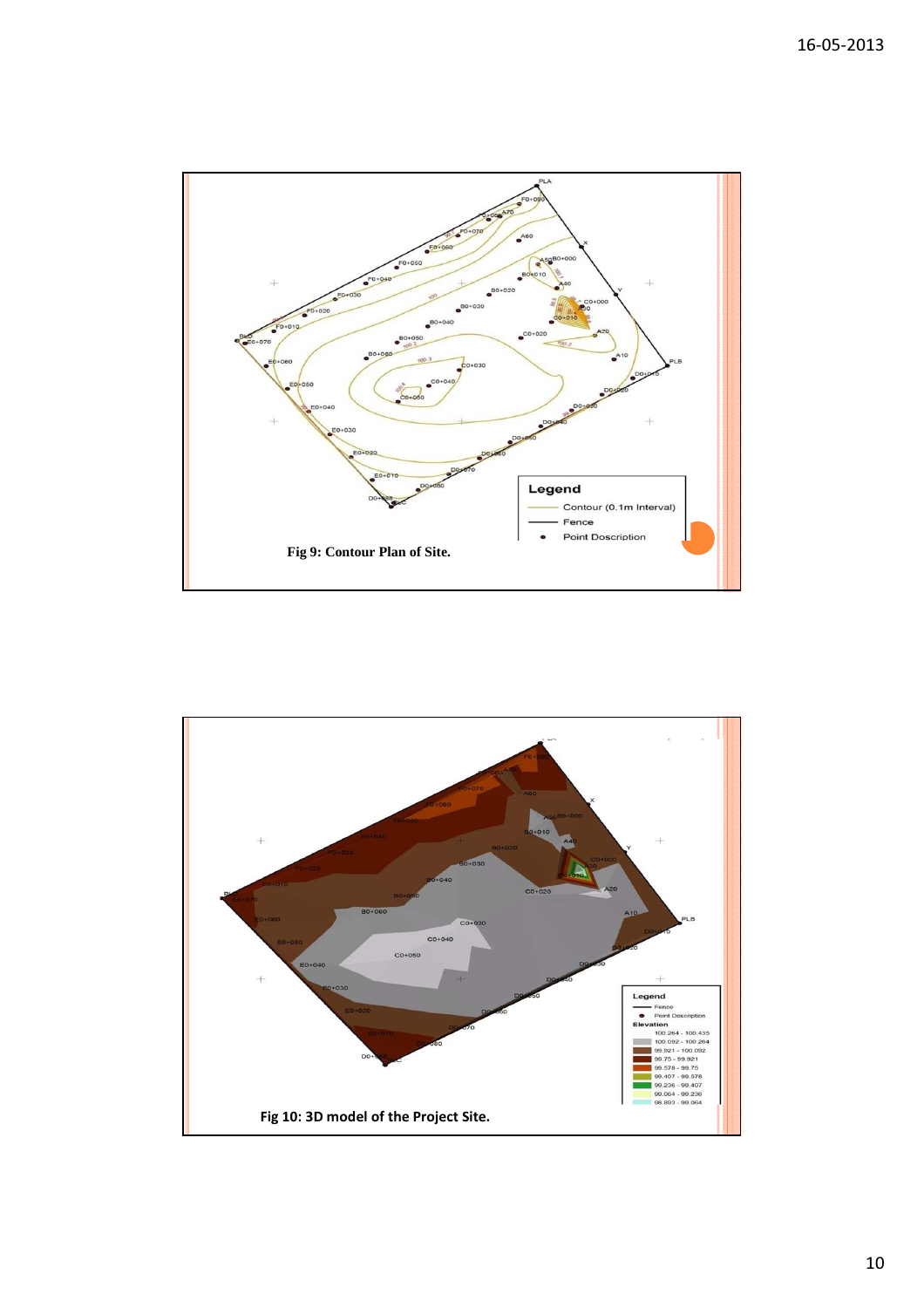| S/N            | <b>Borehole</b><br>No. | <b>NORTHING</b> | <b>EASTING</b> |
|----------------|------------------------|-----------------|----------------|
| $\mathbf{1}$   | BH <sub>1</sub>        | 255705.126      | 355611.103     |
| $\overline{2}$ | BH <sub>2</sub>        | 255672.550      | 355635.118     |
| 3              | BH <sub>3</sub>        | 255643.349      | 355604.164     |
| $\overline{4}$ | BH <sub>4</sub>        | 255654.869      | 355559.144     |
| 5              | <b>BH</b> 5            | 255668.597      | 355553.450     |
| 6              | BH <sub>6</sub>        | 255659.494      | 355595.450     |
| 7              | <b>BH</b> 7            | 255680.397      | 355568.598     |
| 8              | CPT <sub>1</sub>       | 255702.777      | 355607.655     |
| 9              | CPT <sub>2</sub>       | 255648.049      | 355592.627     |
| 10             | CPT <sub>3</sub>       | 255659.595      | 355556.686     |
| 11             | CPT <sub>4</sub>       | 255629.595      | 355583.672     |

- From the structural analysis point of view,
- $\triangleright$  the isolated footings existing in the site are expected to have a maximum settlement varying from
- $> 13.88$  to 104.89mm with an average of 53.66mm
- $\triangleright$  and the maximum differential settlement about 91.01mm
- $\triangleright$  in standard practice, allowable differential settlement should be 25mm
- $\geq$  and the maximum differential settlement is limited to half of the total allowable settlement i.e. 12.50mm.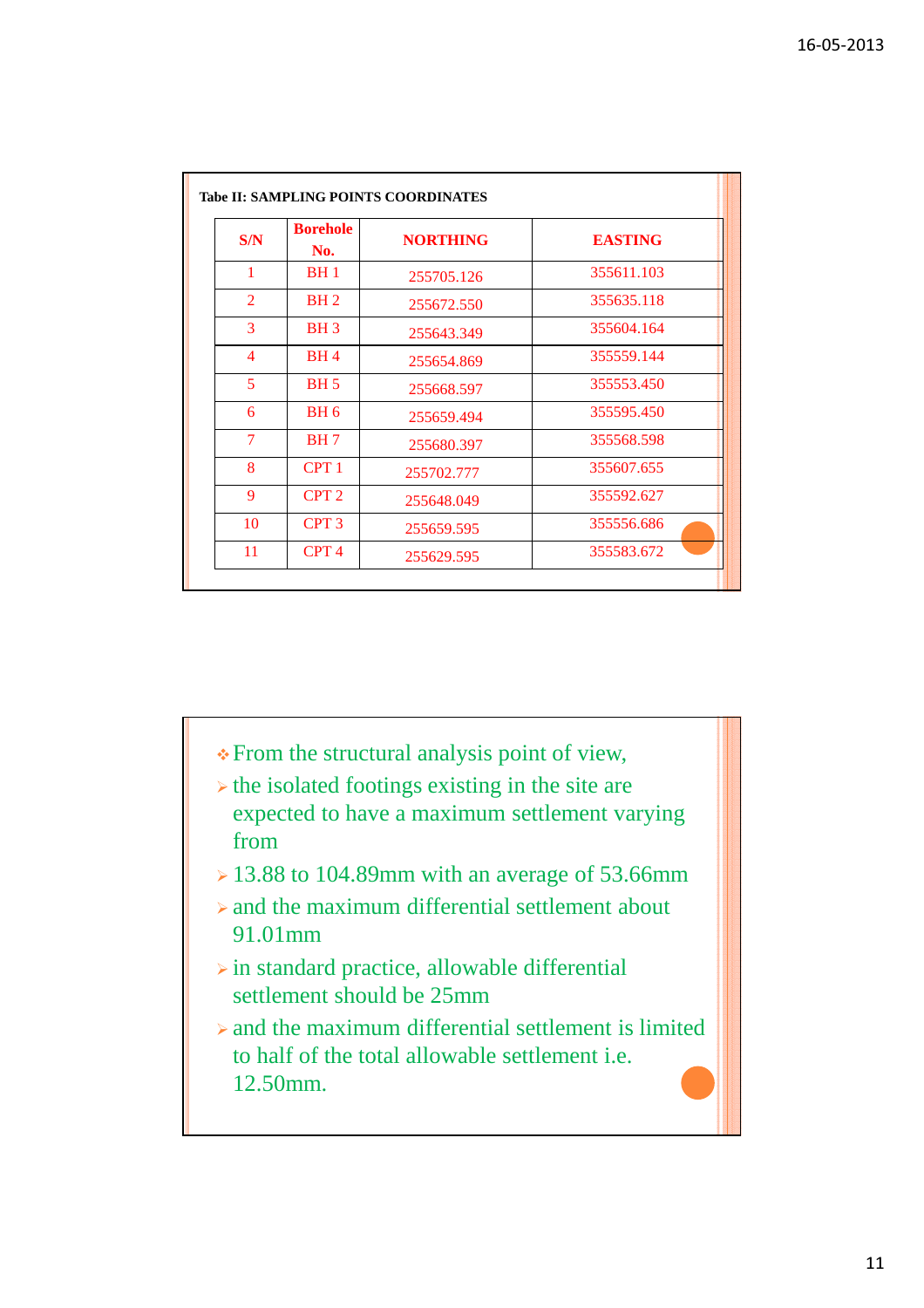

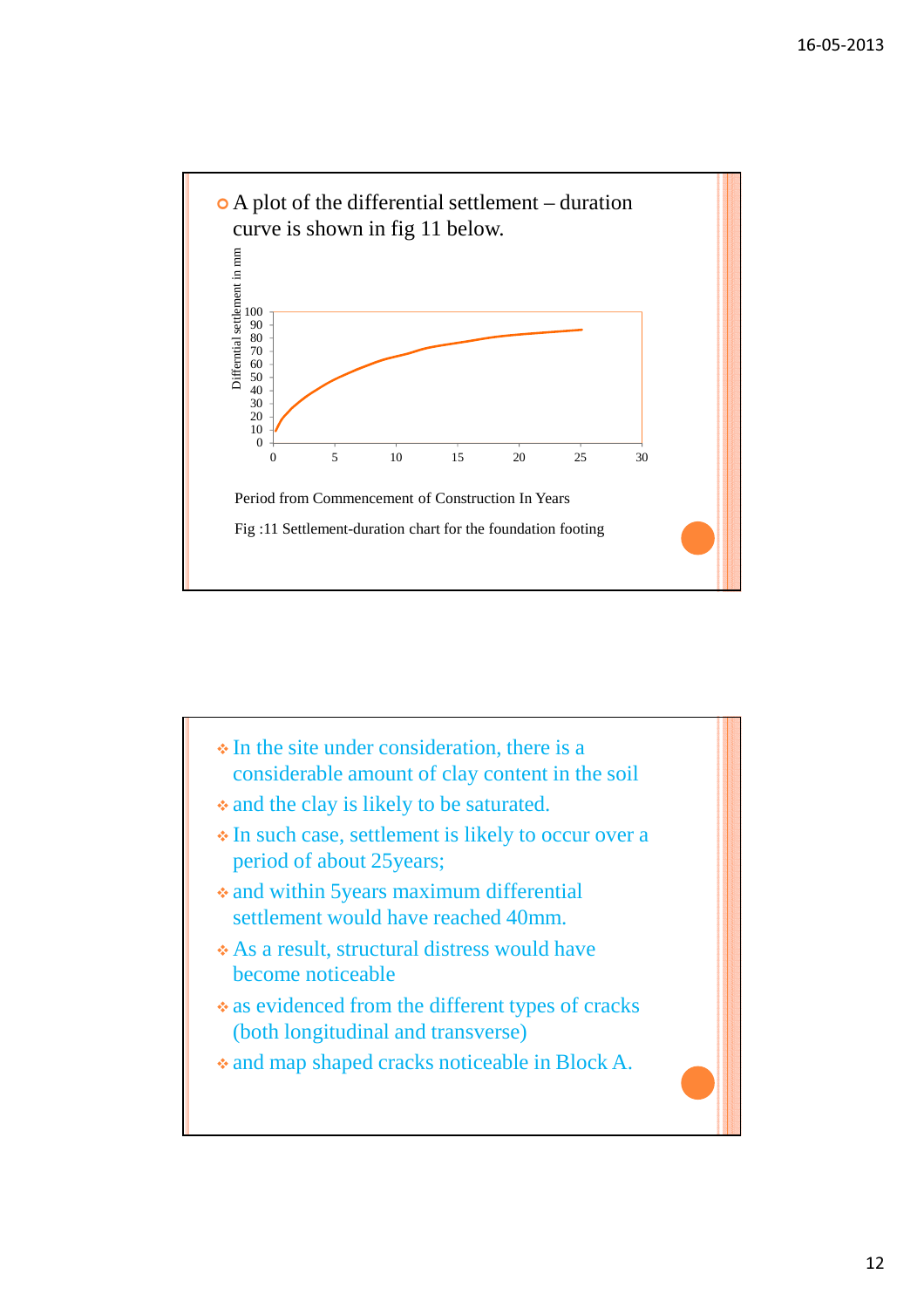

### **Crack Measurement**

- From the measurement carried out in block A on the major cracks,
- $\triangleright$  the longest of the cracks occurred along the column joint with the cracks varying from a minimum of 1.8m to 3.15m.
- ▶ The width of the cracks ranged from 1.75mm to 22.25mm.
- Along the walls, the length of the cracks varied from 525mm to 2800mm
- $\triangleright$  while the width varied from 15.50mm to 31.50mm.
- Diagonal cracking was found to be approximately 1.2m in length
- $\triangleright$  and initiated at about 0.55m from the support.
- $\cdot$  In general, cracks vary in size from 0.75mm to 31.50mm.
- The results of both visual inspection and instrumental measurement
- $\triangleright$  does show that extensive crack development and propagation occurred on the ground floor slab, columns and walls on every floor in block A.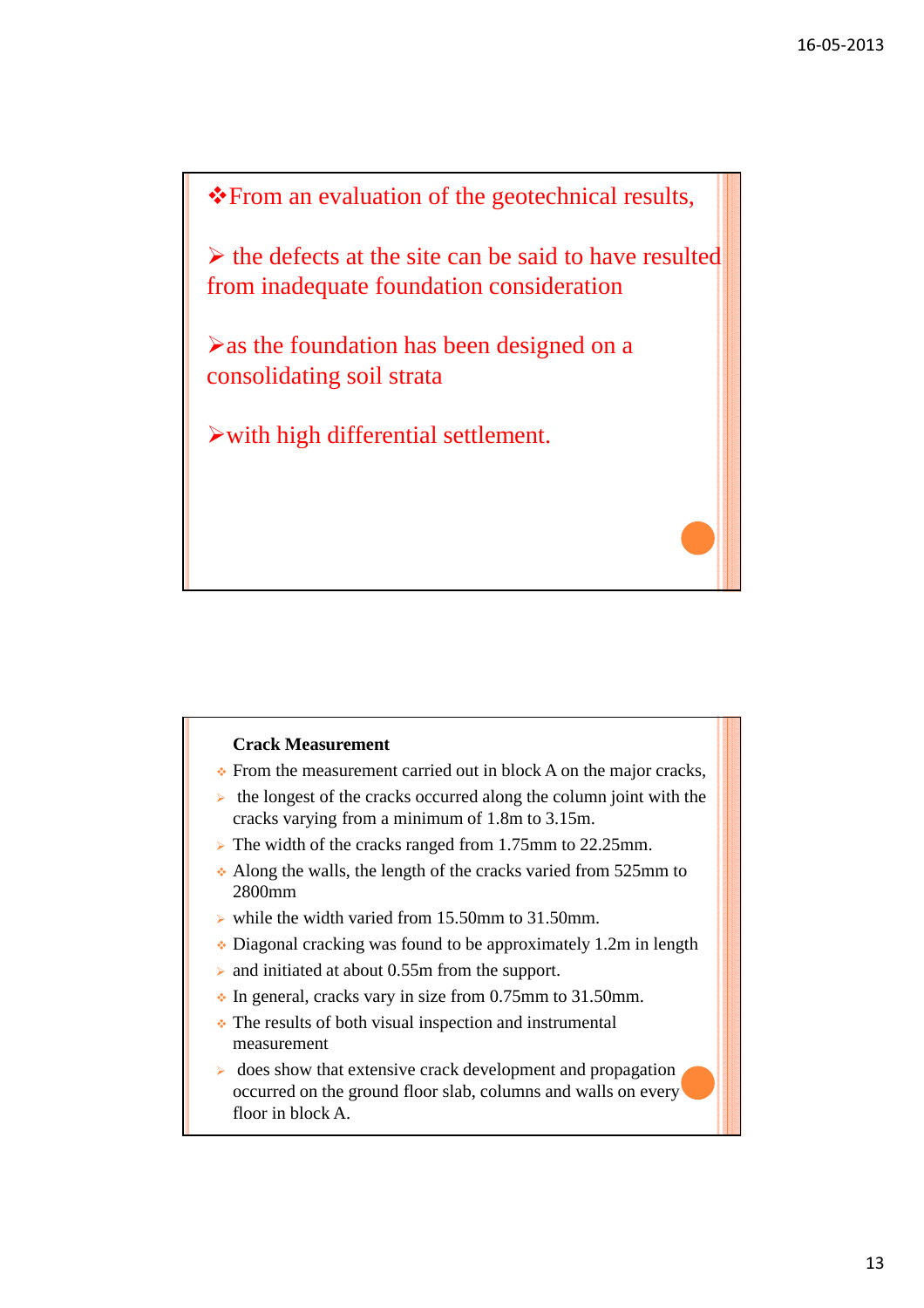

## **CONCLUSION**

- This study has been carried out using a combination of
- structural, Geotechnical and Geomatics Engineering methods.
- From the investigation carried out,
- $\triangleright$  it has been established that inadequate foundation consideration has resulted in differential settlement
- which is responsible for the various cracks noticeable in building Block A.
- The foundation footing is found to be inducing high bearing pressure on the soil,
- thus resulting in substantial differential settlement.